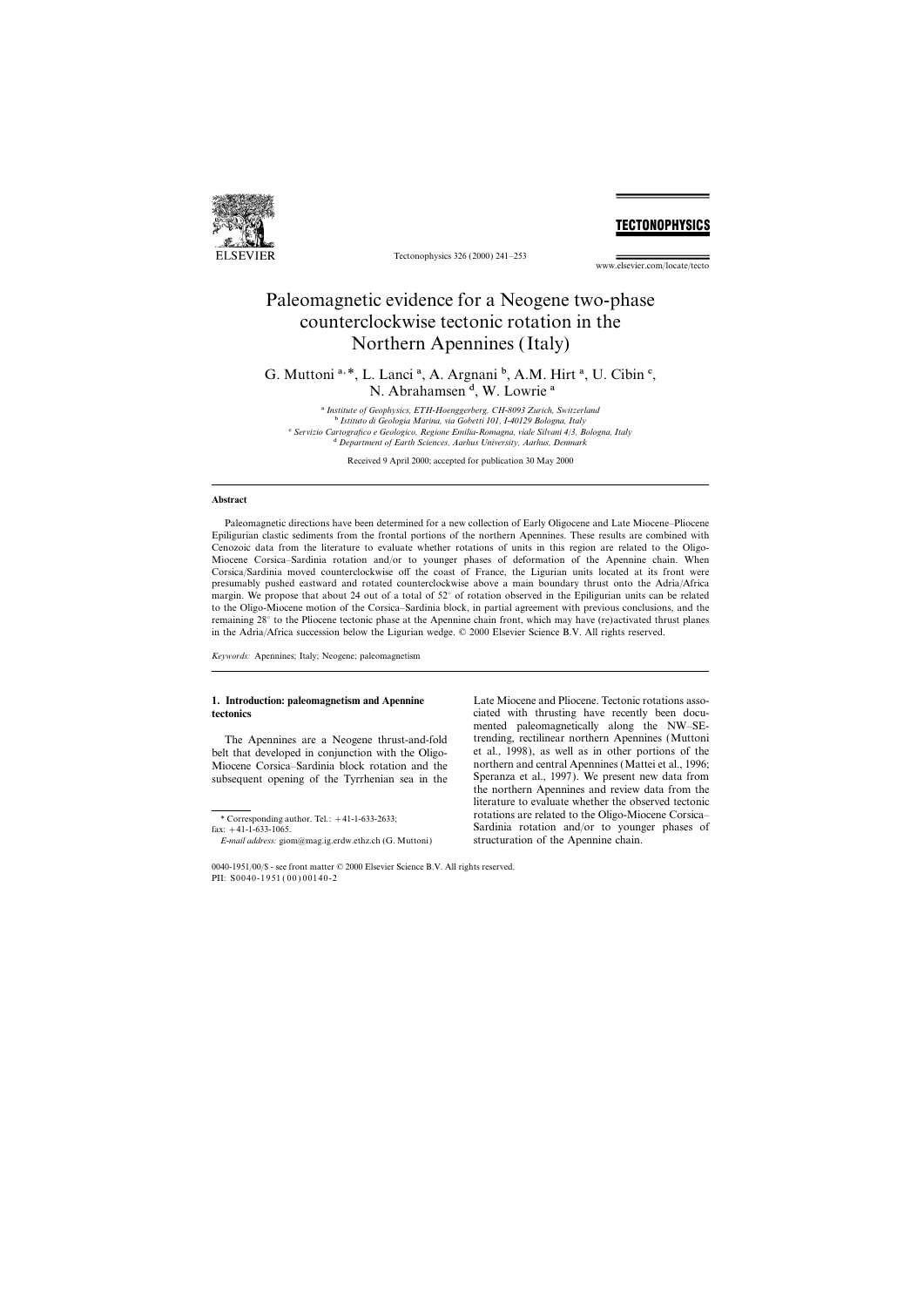### *1.1. Oligocene–Miocene Corsica–Sardinia rotation 1.2. Late Miocene–Pliocene Tyrrhenian opening*

sediments and ophiolites from the Mesozoic after the end of the rotational motion of the Ligurian ocean. The Ligurian ocean was formed Corsica–Sardinia block. With the opening of the Ligurian ocean. The Ligurian ocean was formed Corsica–Sardinia block. With the opening of the sa a consequence of the breakup of Pangea and Tyrrhenian sea since the Late Miocene, compresas a consequence of the breakup of Pangea and Tyrrhenian sea since the Late Miocene, compres-<br>separation of Africa from Europe in the Jurassic sional deformation occurred at the front of the separation of Africa from Europe in the Jurassic sional deformation occurred at the front of the and was located between Corsica–Sardinia, which northern-central Apennines, while internal to the and was located between Corsica–Sardinia, which northern-central Apennines, while internal to the at that time was attached to the southern European front, along the Tyrrhenian margin, the continental at that time was attached to the southern European front, along the Tyrrhenian margin, the continental<br>margin of France, and the Africa margin of west-crust has been subject to tension with the formamargin of France, and the Africa margin of west-<br>
ern Adria Later, during the Africa/Europe con-<br>
tion of NW-SE-trending grabens. Deformation ern Adria. Later, during the Africa/Europe con-<br>vergence since Late Cretaceous times the Liqurian peaked in the Early Pliocene when a major episode vergence since Late Cretaceous times, the Ligurian peaked in the Early Phocene when a major episode<br>oceanic units underwant deformation due to of thrusting took place at the front of the northern oceanic units underwent deformation due to of thrusting took place at the front of the northern<br>the subduction of the Liqurian ocean below the Apennines (Boccaletti et al., 1990). Paleomagnetic the subduction of the Ligurian ocean below the Apennines (Boccaletti et al., 1990). Paleomagnetic the subduction of Corsica Sardinia In the data from Messinian clastics outcropping in the European margin of Corsica–Sardinia. In the data from Messinian clastics outcropping in the Corsica Sardinia rifted off Europe Marche-Romagna foredeep at the front of the Oligo-Miocene, Corsica-Sardinia rifted off Europe<br>
and moved away, rotating counterclockwise to<br>
and moved away, rotating counterclockwise to<br>
and moved away, rotating counterclockwise to<br>
are intrusives a legalificant cou

the advancing Ligurian thrust sneets. These clas-<br>tics, referred to in the literature as Epiligurian<br>units, yielded a component of magnetization of<br>Late Oligocene–Middle Miocene age. The derived<br>paleomagnetic pole shows a counterclockwise rotation with respect to the 'Tyrrhenian' tectonic phases. This paper presents coeval (10–30Ma) African reference paleopoles new paleomagnetic data from Early Oligocene (Besse and Courtillot, 1991). The La (Besse and Courtillot, 1991). The Late Oligocene– and Late Miocene–Pliocene sediments of the Early Miocene paleopole of Corsica–Sardinia Epiligurian units, and discusses again the conclusions a similar, yet smaller, amount of rotation sions attained by Muttoni et al. (1998) in the light with respect to European reference paleopoles. of these new results and data from the literature. Therefore, Muttoni et al. (1998) suggested that the thrusting of the Ligurian units onto the Adria margin was accompanied by the counterclockwise **2. Age and location of the sampling sites** rotations of the thrust sheets, and that these rotations may have been associated, although not This study focuses primarily on the youngest necessarily rigidly coupled, with the counterclock-<br>wise motion of the Corsica–Sardinia block.<br>crops out in the Bologna area (Fig. 1a). Steeply

The Apennines are composed of, among others, The deformation of the Apennines continued<br>liments and ophiolites from the Mesozoic after the end of the rotational motion of the

sions attained by Muttoni et al. (1998) in the light

crops out in the Bologna area (Fig. 1a). Steeply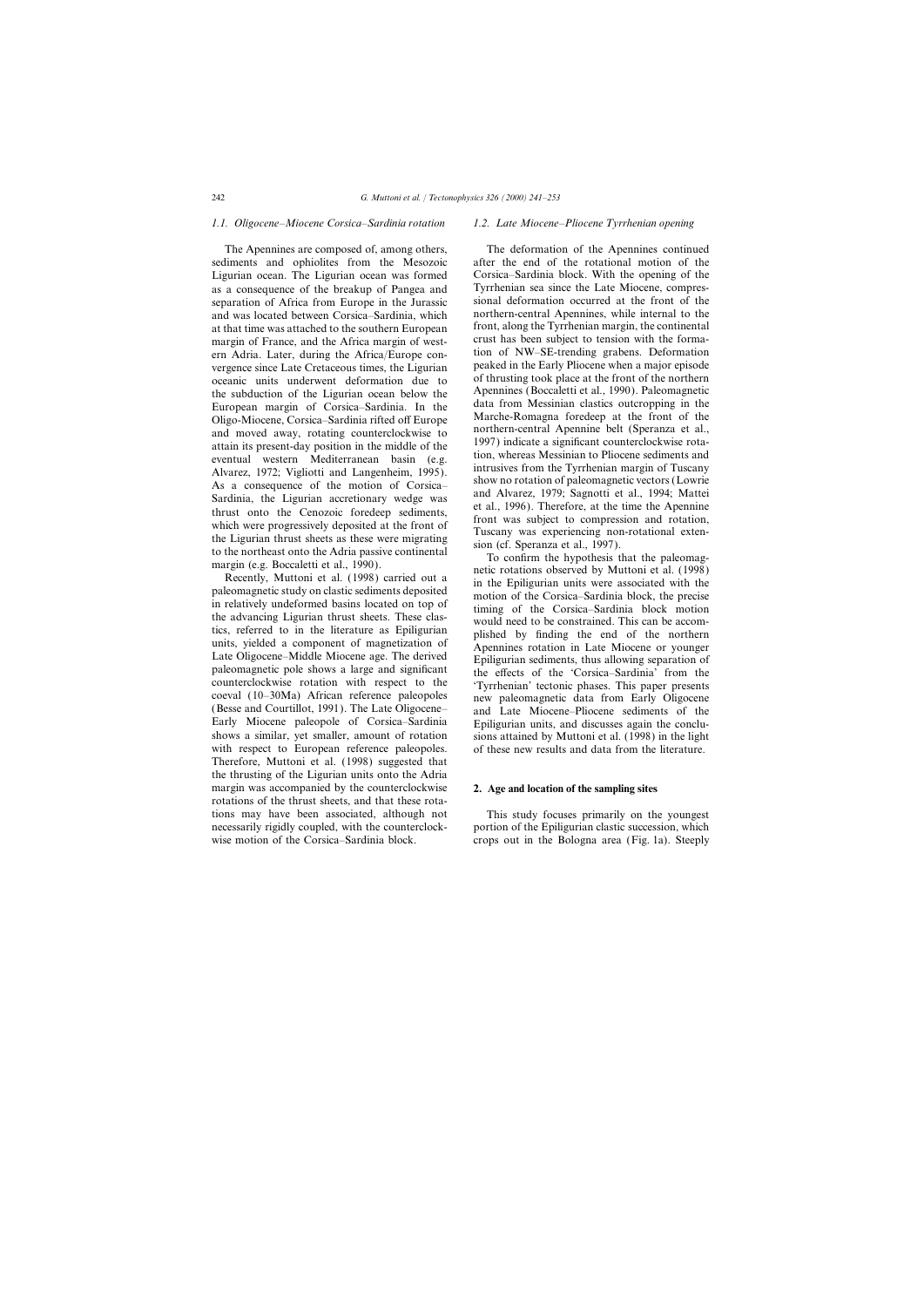

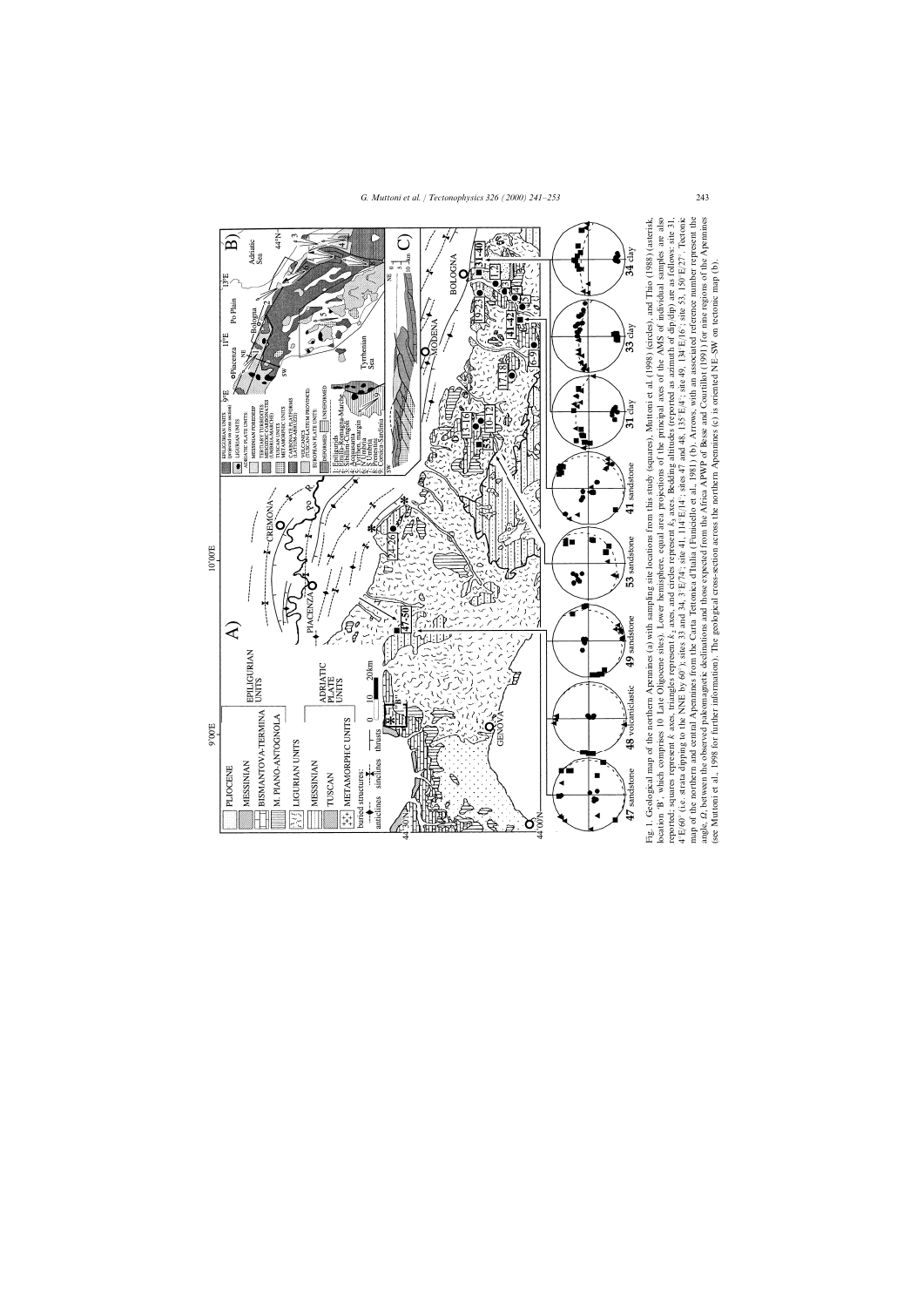

dipping clay-rich sediments of the Late Miocene succession were collected at seven sites, and the overlying Intra-Apennine Pliocene was sampled at three additional sites located a few kilometers to the south in almost flat-lying sediments. The Late Miocene succession consists of Tortonian preevaporitic clays (Termina Formation), sampled at sites 31–34, followed by the Messinian evaporites related to the Mediterranean salinity crisis and, finally, by post-evaporitic clays with resedimented gypsum derived from the Colombacci Formation of Messinian age, sampled at sites 35–37. The Intra-Apennine Pliocene consists of over 1000 m of shallow marine to continental clastics. We sampled the marine clays of the Argille Azzurre Formation at sites 38 and 39, and some harder concretions within looser Pliocene marine sandstone beds at site 40. Further sampling was done in the flat-lying, older portion of the Epiligurian succession to confirm and expand the previous results of Muttoni et al. (1998), and namely, we sampled in the Early Oligocene siliciclastic turbidites of the Ranzano Sandstones at sites 41 and 42, 47–49 and 53 (Fig. 1a). Site 48 is a volcanoclastic level located within the Ranzano Sandstones.

### **3. Rock-magnetic properties**

The magnetic mineralogy of selected samples that gave reliable paleomagnetic directions from sites 31 and 33 (Tortonian Termina Formation clays), 35 (Messinian Colombacci Formation clays), 40 (Pliocene sandstones) and 48 (Early Oligocene Ranzano Sandstones), that we consider representative of the main lithologies encountered, was determined using standard rock-magnetic experiments. An incremental isothermal remanent

Fig. 2. Rock-magnetic properties of selected Epiligurian clastics samples deduced from the acquisition curves of isothermal remanent magnetization (IRM) (a), the thermal unblocking characteristics of orthogonal-axes IRMs (Lowrie, 1990) induced at fields of 1, 0.6 and 0.15 T (b), and, finally, the ratios of the hysteresis parameters coercivity of remanence (Hcr), coercivity (Hc), saturation remanence (Jrs) and saturation magnetization (Js) plot on a Day et al. (1977) diagram (c). See text for discussion.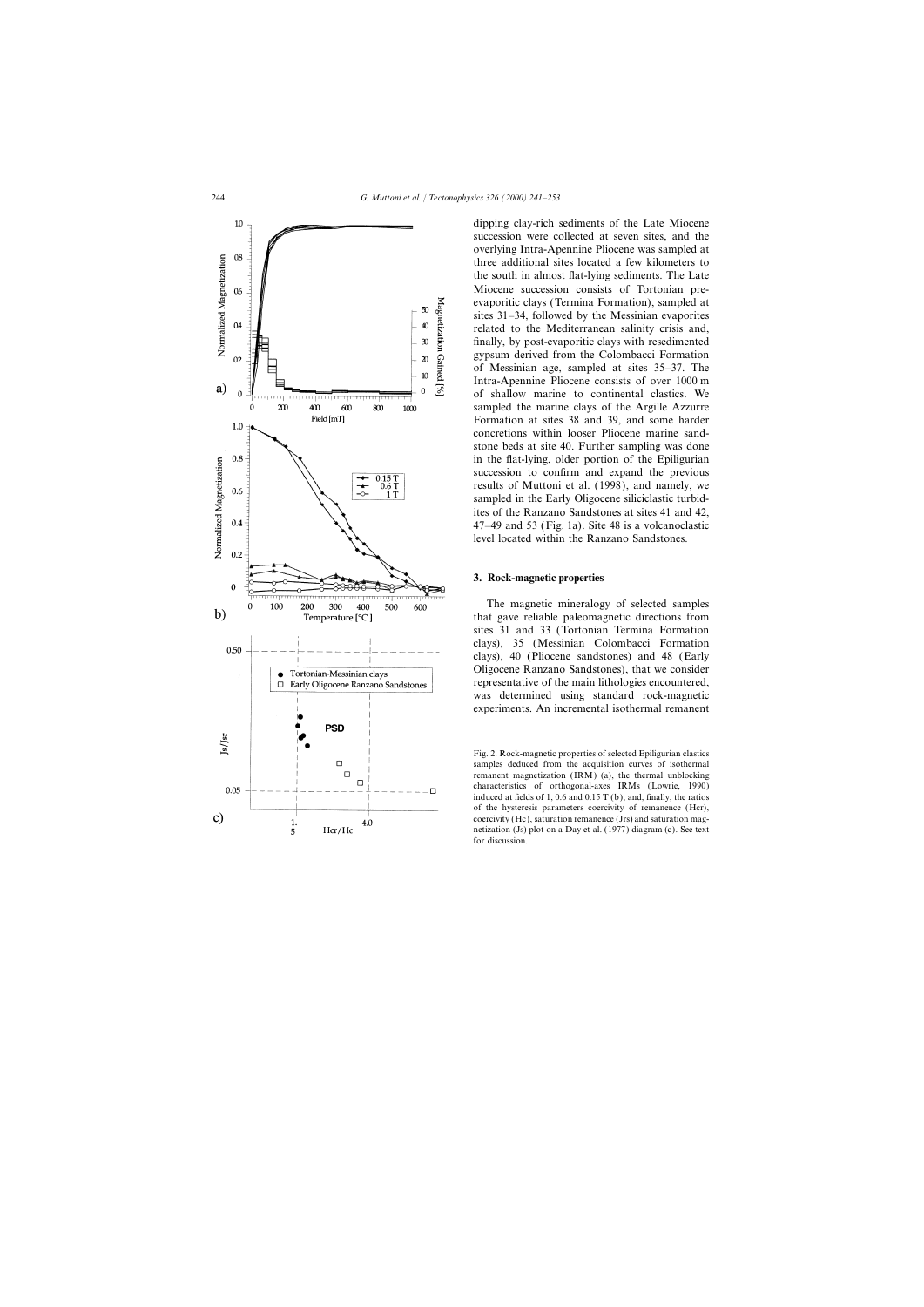magnetization (IRM) was imparted at 25–50 mT 35 from the Colombacci Formation clays of induced along sample orthogonal axes and ther- expected for magnetite. mally demagnetized up to 680°C in 20–100°C steps, measuring remanence after each demagnetization step (Lowrie, 1990). **4. Magnetic fabric**

All samples have very similar IRM acquisition curves that saturate at fields between 0.25 and The anisotropy of magnetic susceptibility (AMS) 0.3 T (Fig. 2a). The median destructive fields are has been measured to determine whether the sediof  $22 \pm 9$  and  $16.9 \pm 15$  mT for the Mio-Pliocene ments have undergone any significant deformation clays and Early Oligocene sandstones, respectively. (Sagnotti et al., 1998). The AMS was measured on The thermal unblocking characteristics of ortho- an AGICO KLY-2 susceptibility bridge where the gonal-axes IRM show the presence of a dominant anisotropy can be expressed as a second-order low coercivity (<0.15 T) magnetic phase with maximum unblocking temperatures of  $570^{\circ}$ C (Fig. 2b). These observations suggest that magne- the principal component analysis of Jelinek (1978). tite is the main carrier of the magnetic remanence. The AMS was measured at 77 K, using the same Hysteresis loops and backfield demagnetization of approach as Hirt and Gehring (1993), for one selected samples were measured using a Micromag sample per site to investigate the minerals responsialternating gradient field magnetometer. Most of ble for the observed magnetic fabric. the samples show a large paramagnetic component The Tortonian clays of the Termina Formation of the induced magnetization. The values of the from sites 31, 33 and 34 near Bologna at the coercivity of remanence (Hcr), coercivity (Hc), Apennine front possess a lineation of under  $1\%$ saturation remanence (Jrs) and saturation magne- and a weak compaction of less than 1.5% (Fig. 1, tization (Js), when corrected for the paramagnetic Table 1). Site 33 exhibits an inverse fabric in which signal, plot on a Day diagram (Day et al., 1977) in the pseudo-single domain (PSD) range (Fig. 2c). and the  $k_2$  and  $k_3$  axes are distributed in the **Samulas from sites** 21 and 22 from the Termine. hadding plane (hadding attitudes are monoted an Samples from sites 31 and 33 from the Termina bedding plane (bedding attitudes are reported on Formation clays of Tortonian age and from site the AMS stereoplots and in the caption to Fig. 1).

steps along the sample *z*-axis, and remanence was Messinian age have lower Hcr/Hc and higher Jrs/Js measured after each magnetization step up to a ratios compared to Early Oligocene samples from maximum magnetizing field of 1 T. The IRM was the Ranzano Sandstones, suggesting a different then AF-demagnetized to determine the value of magnetic grain size. The Hc and Hcr values are the median destructive field (MDF). Finally, a comprised between 12 and 23 and between 28 and composite IRM at 1, 0.6 and 0.15 T fields was 33 mT, respectively, and are compatible with those

 $1 - \frac{n_2}{2} - \frac{n_3}{3}$  $> k_2 > k_3$ . An average

the  $k_1$  axes are sub-parallel to the bedding pole,

| Table 1 |                                                                                                                                   |
|---------|-----------------------------------------------------------------------------------------------------------------------------------|
|         | Normalized magnitude and in-situ orientation of the principal axes of the ansiotropy of magnetic susceptibility $k_1 > k_2 > k^a$ |

| Site $k_1$ |                |                |      |             |                    |      |             | Declination Inclination $k_2$ Declination Inclination $k_3$ Declination Inclination Lineation Foliation |      |       |       |
|------------|----------------|----------------|------|-------------|--------------------|------|-------------|---------------------------------------------------------------------------------------------------------|------|-------|-------|
|            | 31 1.007 279.0 |                | 24.1 |             | $1.000 \quad 47.1$ | 55.2 |             | 0.993 278.9                                                                                             | 24.0 | 1.008 | 1.006 |
|            |                | 33 1.007 178.6 | 19.6 | 0.997 278.9 |                    | 26.7 |             | 0.996 56.8                                                                                              | 55.9 | 1.010 | 1.001 |
|            | 34 1.005 35.9  |                | 61.0 | 1.004 271.7 |                    | 17.3 |             | 0.991 174.3                                                                                             | 22.5 | 1.001 | 1.013 |
|            | 41 1.017 38.4  |                | 4.9  | 0.992 133.1 |                    | 43.4 | 0.992 303.3 |                                                                                                         | 46.2 | 1.025 | 1.001 |
|            | 47 1.013 85.9  |                | 8.3  | 1.004 354.1 |                    | 11.8 |             | 0.984 210.3                                                                                             | 75.5 | 1.009 | 1.021 |
|            | 48 1.063 270.7 |                | 5.4  |             | $1.024$ 1.4        | 7.21 | 0.919 143.9 |                                                                                                         | 81.0 | 1.038 | 1.114 |
|            | 49 1.023 252.0 |                | 2.5  | 1.014 161.5 |                    | 9.5  |             | 0.964 356.7                                                                                             | 80.2 | 1.009 | 1.052 |
|            | 53 1.079 110.9 |                | 37.8 | 1.037 206.5 |                    | 7.2  |             | 0.895 305.5                                                                                             | 51.3 | 1.041 | 1.158 |

<sup>a</sup> The lineation is defined as  $k_1/k_2$  and the foliation as  $k_2/k_3$ .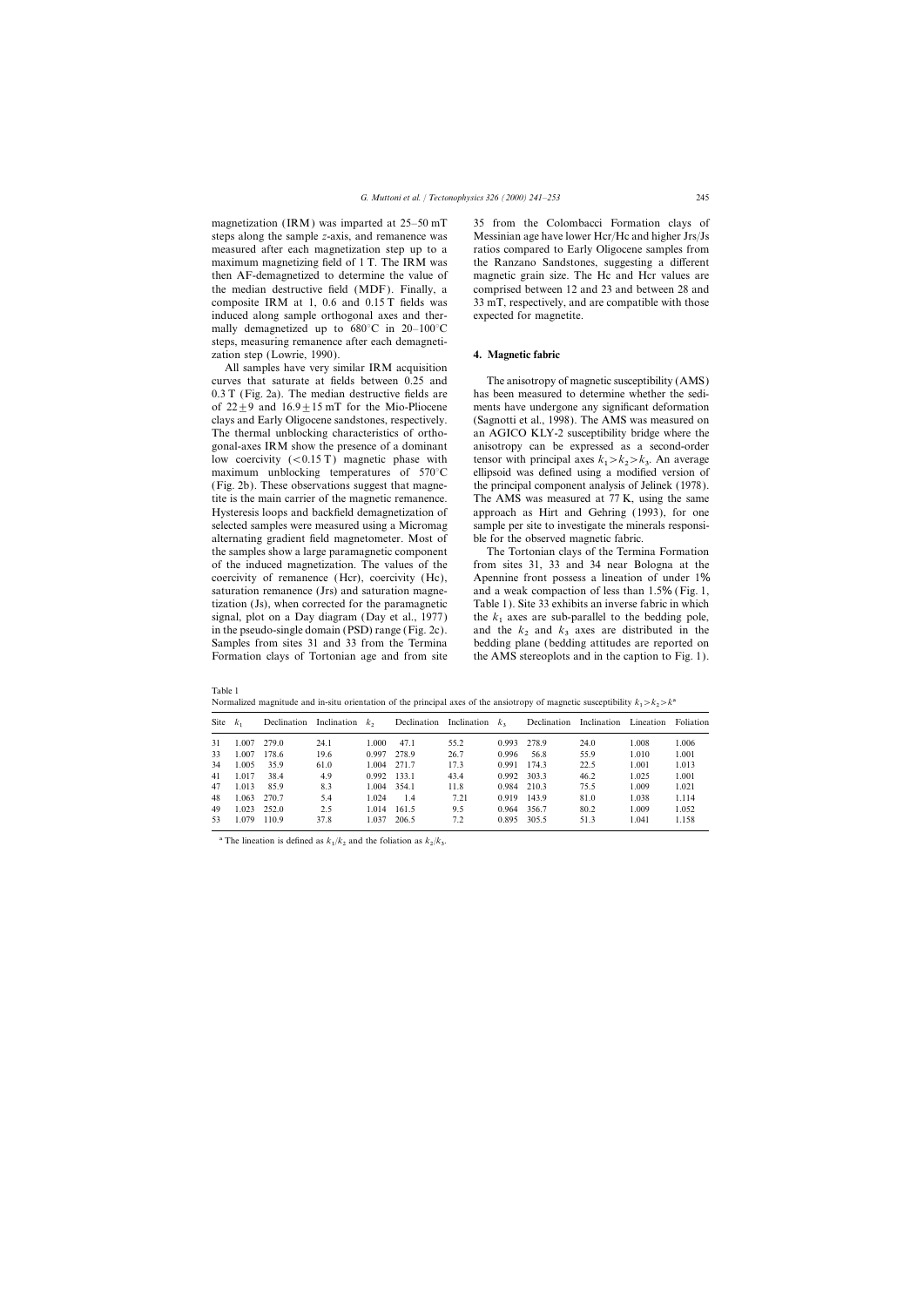

Fig. 3. Zijderveld demagnetograms of representative Epiligurian units samples from the Tortonian clays oucropping at the northern Apennines front at Bologna (a) and from the Early Oligocene flat-lying sandstones located at sites internal to the chain front (b). Closed symbols are projections onto the horizontal plane, and open symbols are projections onto the vertical plane. All diagrams are in geographic coordinates.

In the flat-lying older portion of the Epiligurian are distributed as expected for the superposition a prolate AMS where the  $k_1$  axes are sub-parallel to the structural fold trend and the  $k_2$  and  $k_3$  axes

succession internal to the Apennine front, we of a horizontal compaction on the bedding comstudied the AMS fabric in the Early Oligocene paction. The magnetic fabric at site 53 is the best siliciclastic turbidites of the Ranzano Sandstones developed with an average flattening of 16% in the at sites 41, 53 and 49–47 (Fig. 1, from east to bedding plane. Although the average lineation is west; Table 1). Site 41 has a lineation of 2.5% and  $\frac{4\%}{2}$ , the  $k_1$  axes are distributed in the bedding plane. The magnetic fabric at site 47 is dominated by the bedding compaction, although the fabric is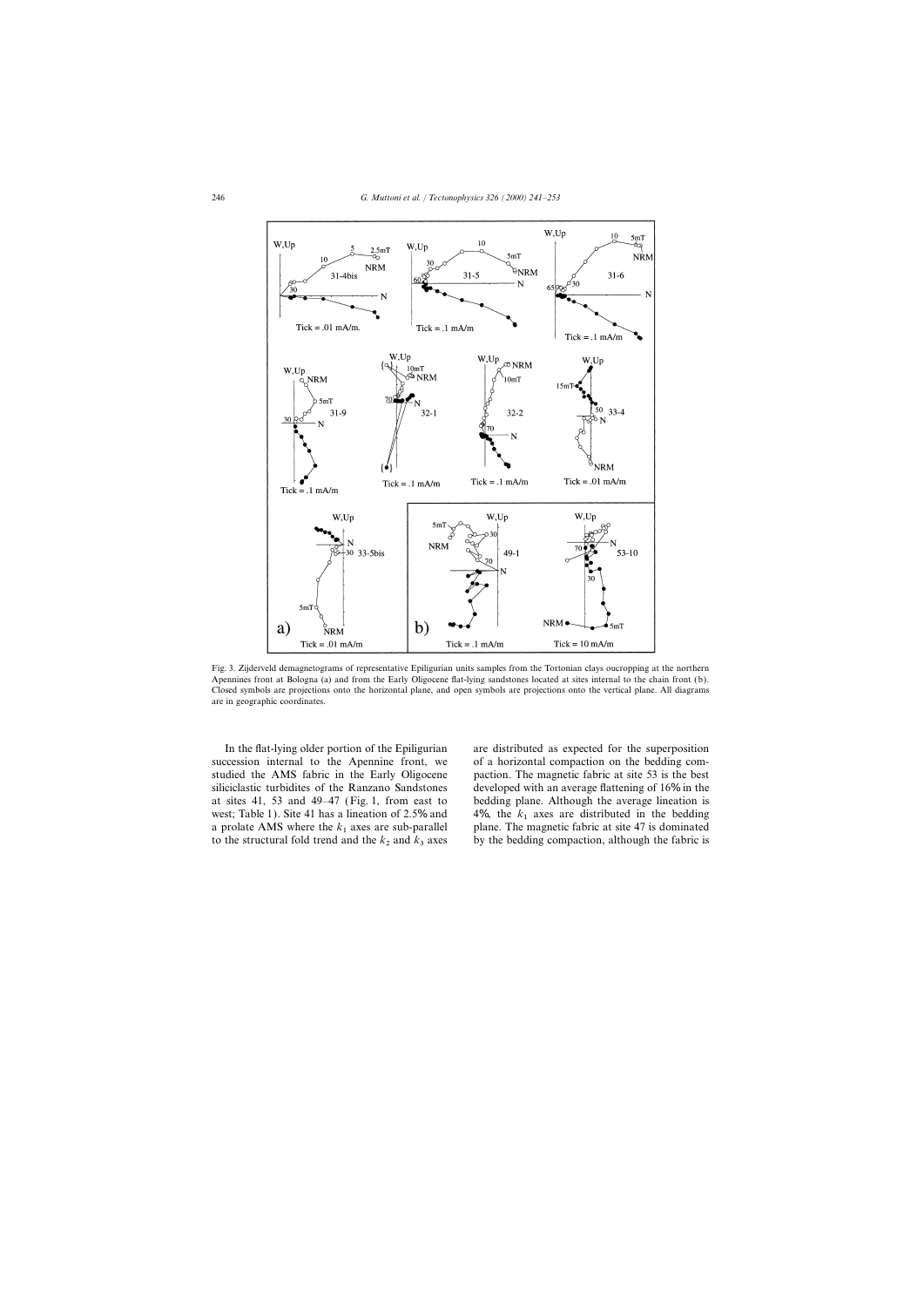

Fig. 4. Equal-area projections before and after bedding-tilt correction of the characteristic component directions from Epiligurian clastics at Tortonian site 31 and site 32–33 combined from the northern Apennine chain front (a), Tortonian and Pliocene sites 34 and 40 (b), Messinian and Pliocene sites 35–39 (c), and from Early Oligocene site 47–49 combined and site 53 (d), and site 41–42 combined from flat-lying sandstones located internal to the chain front (e). Solid symbols refer to the lower hemisphere.

weakly developed. Sites 48 and 49 display bedding In conclusion, the magnetic fabric of the

AMS ellipsoids did not change at 77 K, but all compaction. sites except 48 and 53 showed an increase by a factor of 3.0–3.8 in the intensity of the principal susceptibilities at 77 K. This is in broad agreement **5. Paleomagnetic results** with the Curie–Weiss Law for a purely paramagnetic material, and therefore, we conclude that Paleomagnetic samples were collected with a

compaction but also a well-developed lineation Tortonian clays at the Apennine front is generally that is similar to the structural trends in the region. weak, whereas that of the Ranzano Sandstones The orientation of the principal axes of the internal to the front is dominated by bedding

paramagnetic minerals dominate the magnetic fab-<br>
rics at these sites. Sites 48 and 53 showed an compass. The natural remanent magnetization compass. The natural remanent magnetization increase in the susceptibility at 77 K by a factor (NRM) was measured on a 2G D.C.-squid cryogenic of 2, which suggests that ferromagnetic minerals magnetometer at ETH Zürich. After pilot thermal are also responsible for the observed fabric at and alternating field (AF) demagnetization studies, these sites. all the standard 11.4 cm<sup>3</sup> specimens were subjected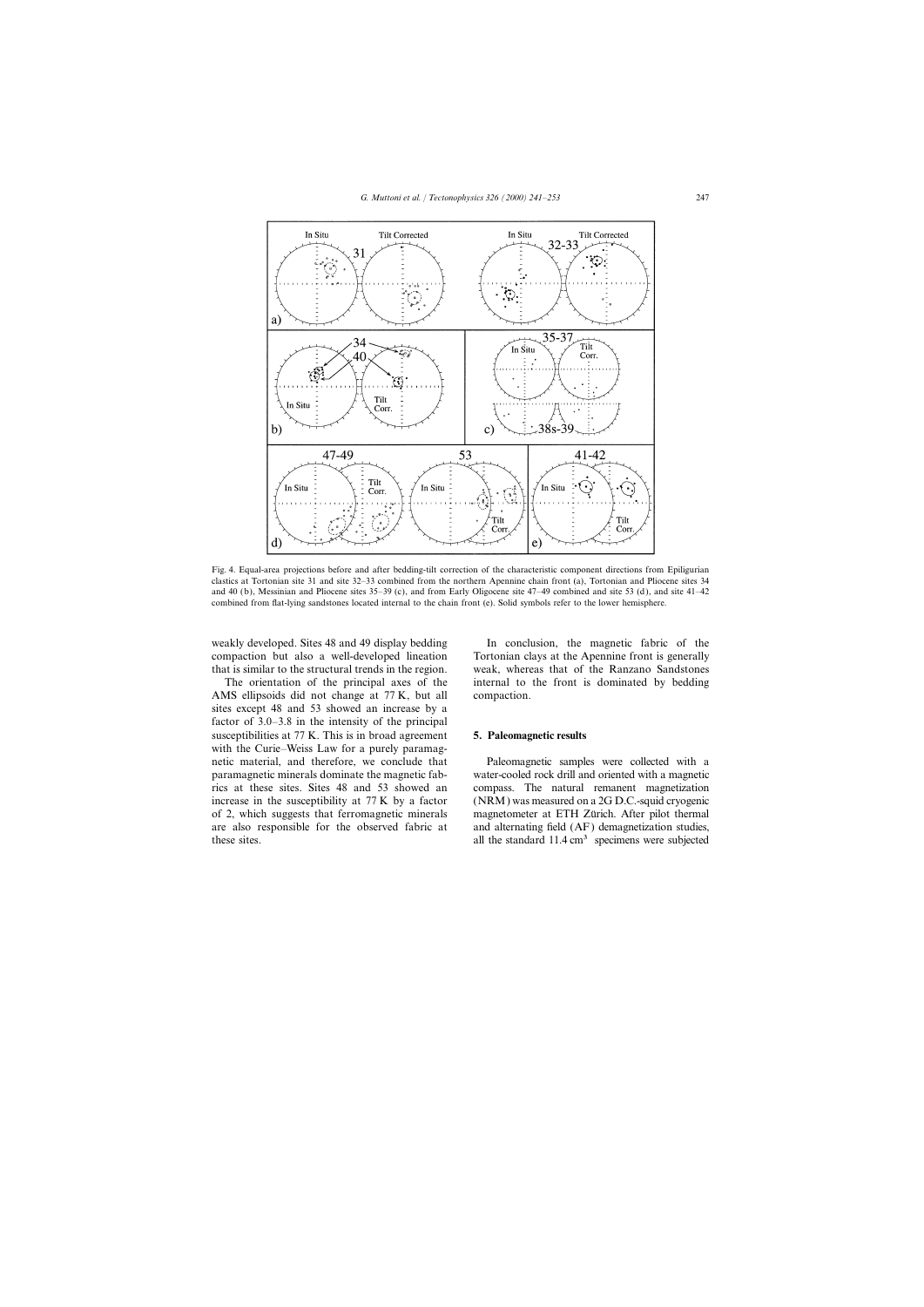| number<br>Site<br>Ref.    | Locality                                                                                                                                                                                                                                                                                                                                                                                                                                                                                                                                                                                                                                                                                                                               | Coordinates                                                                      | Lithology                        | Age                        | z                         | In situ            |                                                             |                 |                  | Tilt corrected     |                    |                 | longitude<br>Latitude/                                      | dp/dm<br>$\sigma$ |
|---------------------------|----------------------------------------------------------------------------------------------------------------------------------------------------------------------------------------------------------------------------------------------------------------------------------------------------------------------------------------------------------------------------------------------------------------------------------------------------------------------------------------------------------------------------------------------------------------------------------------------------------------------------------------------------------------------------------------------------------------------------------------|----------------------------------------------------------------------------------|----------------------------------|----------------------------|---------------------------|--------------------|-------------------------------------------------------------|-----------------|------------------|--------------------|--------------------|-----------------|-------------------------------------------------------------|-------------------|
|                           |                                                                                                                                                                                                                                                                                                                                                                                                                                                                                                                                                                                                                                                                                                                                        |                                                                                  |                                  |                            |                           | Decl.<br>$\hat{C}$ | Incl.<br>ි                                                  | x               | a95<br>$\hat{C}$ | Decl.<br>$\hat{C}$ | Incl.<br>$\hat{C}$ | x               | $({}^{\circ}N)({}^{\circ}E)$<br>a95<br>$\hat{C}$            | A95<br>$\hat{C}$  |
|                           | Epiligurian sites at the deformed Apennine<br>Parco dei Gessi                                                                                                                                                                                                                                                                                                                                                                                                                                                                                                                                                                                                                                                                          | 26'N/11°26'E)<br>front<br>र्वे                                                   | Termina clays                    | Tortonian                  |                           | 41.3               | $-48.4$                                                     | $\mathbf{1}$    | 11.6             | 140.4              | $-52.2$            | $\approx$       | 13.2                                                        |                   |
| $32 - 33$<br>$\prec$      | Parco dei Gessi                                                                                                                                                                                                                                                                                                                                                                                                                                                                                                                                                                                                                                                                                                                        | 26'N/11°26'E)<br>र्वे                                                            | Termina clays                    | Tortonian                  | $\frac{8}{18}$            | 223.9              | 58.6                                                        | $\overline{16}$ | 8.9              | 337.2              | 39.5               | $\overline{16}$ | 9.0                                                         |                   |
| $35 - 37$<br>34<br>≺<br>≺ | Parco dei Gessi<br>Parco dei Gessi                                                                                                                                                                                                                                                                                                                                                                                                                                                                                                                                                                                                                                                                                                     | $(44^{\circ}26^{\circ}N/11^{\circ}26^{\circ}E)$<br>$26$ N/11°26'E)<br>$\ddot{4}$ | Colombacci days<br>Termina clays | Messinian<br>Tortonian     | $\circ$<br>$\sim$         |                    | Remagnetized in the present-day field<br>Scattered/unstable |                 |                  |                    |                    |                 |                                                             |                   |
| $38 - 39$<br>⋖            | Ca'Bazz.-Zena                                                                                                                                                                                                                                                                                                                                                                                                                                                                                                                                                                                                                                                                                                                          | $22'$ N/11°24'E)<br>$\overline{4}$                                               | Argille Azzurre                  | Piocene                    | $\circ$                   |                    | Scattered/unstable                                          |                 |                  |                    |                    |                 |                                                             |                   |
|                           | Ca Bazz.-Zena                                                                                                                                                                                                                                                                                                                                                                                                                                                                                                                                                                                                                                                                                                                          | 22'N/11°24'E)<br>$\overline{4}$                                                  | Concretions in<br>sandstones     | Pliocene                   |                           |                    | Remagnetized in the present-day field                       |                 |                  |                    |                    |                 |                                                             |                   |
| ≃                         | Marche-Romagna                                                                                                                                                                                                                                                                                                                                                                                                                                                                                                                                                                                                                                                                                                                         |                                                                                  | Clays                            | Messina                    | 17S                       | 155.2              | $-52.0$                                                     | ٥               | 12.8             | 155.2              | $-52.5$            | 22              | 7.9                                                         |                   |
|                           | Overall from A (two sites, i.e. $31, 32-33$ )                                                                                                                                                                                                                                                                                                                                                                                                                                                                                                                                                                                                                                                                                          | and B (17 sites)                                                                 |                                  | Tort. Messiniano           | <b>S61</b>                | 148.2              | 56.6<br>$\overline{1}$                                      | 6.5             | 14.3             | 154.6              | $-51.8$            | 23              | 67.0/259.9 <sup>b</sup><br>7.1                              | 6.6/9.7           |
|                           | Epiligurian sites internal to the Apennine front and 'undeformed'                                                                                                                                                                                                                                                                                                                                                                                                                                                                                                                                                                                                                                                                      |                                                                                  |                                  |                            |                           |                    |                                                             |                 |                  |                    |                    |                 |                                                             |                   |
| 41042                     | Rioveggion                                                                                                                                                                                                                                                                                                                                                                                                                                                                                                                                                                                                                                                                                                                             | '17'N/11°12'E)<br>र्वे                                                           | Ranzano Ss.                      | E. Oligocene               | $\infty$                  | 38.0               | 46.9                                                        | $\overline{0}$  | 12.9             | 52.0               | 40.9               |                 | 13.7                                                        |                   |
| $47 - 49$                 | Campagna                                                                                                                                                                                                                                                                                                                                                                                                                                                                                                                                                                                                                                                                                                                               | 43'N/09°15'E)<br>$\ddot{4}$                                                      | Ranzano Ss.                      | Oligocene<br>щ             | $\frac{13}{9}$            | 133.1              | $-20.6$                                                     | $\infty$        | 15.9             | 132.9              | $-33.1$            |                 | 16.3                                                        |                   |
| 53                        | Zermagnone                                                                                                                                                                                                                                                                                                                                                                                                                                                                                                                                                                                                                                                                                                                             | "31'N/10"15'E)<br>$\frac{4}{3}$                                                  | Ranzano Ss.                      | Oligocene<br>щi            |                           | 87.3               | $-20.5$                                                     | $\overline{18}$ | $12.6$<br>23.3   | 74.0               | 31.8               | $\frac{6}{2}$   |                                                             |                   |
| $\approx$                 | Carpineti                                                                                                                                                                                                                                                                                                                                                                                                                                                                                                                                                                                                                                                                                                                              | $27^{\circ}N/10^{\circ}31^{\circ}E$<br>$\ddot{4}$                                | Carpineti Ss.                    | Miocene<br>$\vec{E}$       | クアア                       | 278.5              | 65.9                                                        | $\overline{12}$ |                  | 306.7              | 27.9               | $\overline{12}$ | $\begin{smallmatrix} 13.4 \\ 23.3 \\ 8.8 \end{smallmatrix}$ |                   |
|                           | Pavullo n. Frign.                                                                                                                                                                                                                                                                                                                                                                                                                                                                                                                                                                                                                                                                                                                      | $(300501/\mathrm{N/s})$<br>$\ddot{4}$                                            | Bismantova Ss.                   | M. Miocene                 |                           | 297                | 43.8                                                        | 48              | 8.8              | 310.5              | 47.5               | 47.5            |                                                             |                   |
| $\overline{18}$           | Pavullo n. Frign                                                                                                                                                                                                                                                                                                                                                                                                                                                                                                                                                                                                                                                                                                                       | $(300501/\mathrm{N/s})$<br>$\ddot{4}$                                            | <b>Bismantova</b> Ss             | M. Miocene                 |                           | 323.6              | 50.2                                                        | $\equiv$        | 19.4             | 309.3              | 35.5               | $\equiv$        | 19.4                                                        |                   |
| $\overline{c}$            | Mongardino                                                                                                                                                                                                                                                                                                                                                                                                                                                                                                                                                                                                                                                                                                                             | $25^{\prime}$ N/11°12'E)<br>$\ddot{4}$                                           | Cherty Marls                     | Miocene<br>щi              | $\frac{1}{8}$             | 117.7              | 34.6                                                        | 40.5            | 6.9              | 116.7              | 54.6               | $\frac{4}{1}$   | 6.9                                                         |                   |
|                           | Mongardino                                                                                                                                                                                                                                                                                                                                                                                                                                                                                                                                                                                                                                                                                                                             | $25^{\circ}$ N/11°12'E)<br>$\tilde{A}$                                           | Cherty Marls                     | Miocene<br>$\vec{\Xi}$     |                           | 298.5              | 22.1                                                        | $\frac{4}{6}$   | 8.2              | 310.7<br>293.1     | 41.3               | $\frac{4}{6}$   | 8.2                                                         |                   |
| 22                        | Mongardino<br>Mongardino                                                                                                                                                                                                                                                                                                                                                                                                                                                                                                                                                                                                                                                                                                               | $25^{\prime}$ N/11°12'E)<br>25'N/11°12'E)<br>$\tilde{A}$<br>$\overline{4}$       | Cherty Marls<br>Cherty Marls     | Miocene<br>Miocene<br>ங்ங் | $\circ$<br>$\overline{0}$ | 133.6<br>349.9     | 55.0<br>38.8                                                | 253<br>123      | 4.2<br>4.4       | 113.7              | 62.5<br>65.2       | 91.5<br>123     | $7.0\,$                                                     |                   |
|                           | Epiligurain equivalent sites from the Liguria-Piedmont Tertiary Basin, internal to the Apemine front and undeformed                                                                                                                                                                                                                                                                                                                                                                                                                                                                                                                                                                                                                    |                                                                                  |                                  |                            |                           |                    |                                                             |                 |                  |                    |                    |                 |                                                             |                   |
| Ã<br>$\mathbf{r}$         | Ramero & Garbagna (44°                                                                                                                                                                                                                                                                                                                                                                                                                                                                                                                                                                                                                                                                                                                 | (H06/N.41                                                                        |                                  | L. Oligocene               | 10S                       | 318.7              | 53.8                                                        | 53.8            | 55               | 6.6                | 317.8              | 38.8            | 6.6<br>55                                                   |                   |
|                           | Overall from A (one site, i.e. $47-49$ ), C (seven sites), D (10 sites)                                                                                                                                                                                                                                                                                                                                                                                                                                                                                                                                                                                                                                                                |                                                                                  |                                  | E. Oliogo-M., Mio 18S      |                           | 313.9              | 49.1                                                        | 23              | 7.3              | 312.5              | 42.2               | $\frac{34}{3}$  | 46.7/268.3°<br>$\overline{6.0}$                             | 4.5/7.4           |
|                           | southeast of Bologna. 'Ca'Bazz' stands for Ca'Bazzone on the Zena river. 'Campagna' is a small village in the vicinity of Pracovera, Zermagonone is a locality close<br><sup>a</sup> Ref: 'A' is this study, 'B' is Speranza et al. (1997), 'C' is Muttoni et al. (1998), and 'D' is Thio (1988). Locality: 'Parco de Gessi' is a naural reserve located just<br>to the village of Mussatico, 'Pavullo n. Frign' stands for Pavulo nel Frignano, and 'Castiglione Pep.' stands for Castiglione de'Peopli. Coordinates: latitude and<br>$\frac{1}{2}$ of sampling site <i>n</i> ; number of $\frac{1}{2}$ loc specimens used for statistical analysis (the suffix 'S' is number of sites when specified) k. Fisher precision parameters |                                                                                  |                                  |                            |                           |                    |                                                             |                 |                  |                    |                    |                 |                                                             |                   |

Table 2

лоивишее от защитв эле. *п*. ишност от тъе урешиета изет по запузикататануза (ине заща от запишеет от знез миси зресинет). А. таки ръеказат рашнесе,<br>a95: Fisher half-angle of cone of 95% confidence about the mean directio longituded of sampling site. *n*: number of 11cc specimens used for statystical analysis (the suffix 'S' is number of sites when specified). k: Fisher precision parameter; a95: Fisher half-angle of cone of 95% confidence about the mean direction. Latitude/longitude: latitude and longitude of a paleomagnetic pole calculated at the site; dp, dm: semi-axes of the confidence oval about the paleomagnetic pole.

Paleomagnetic pole calculated at a common locality at 44°12∞N/12°E.

ن م

Paleomagnetic pole calculated at a common locality at 44°42∞N/10°E.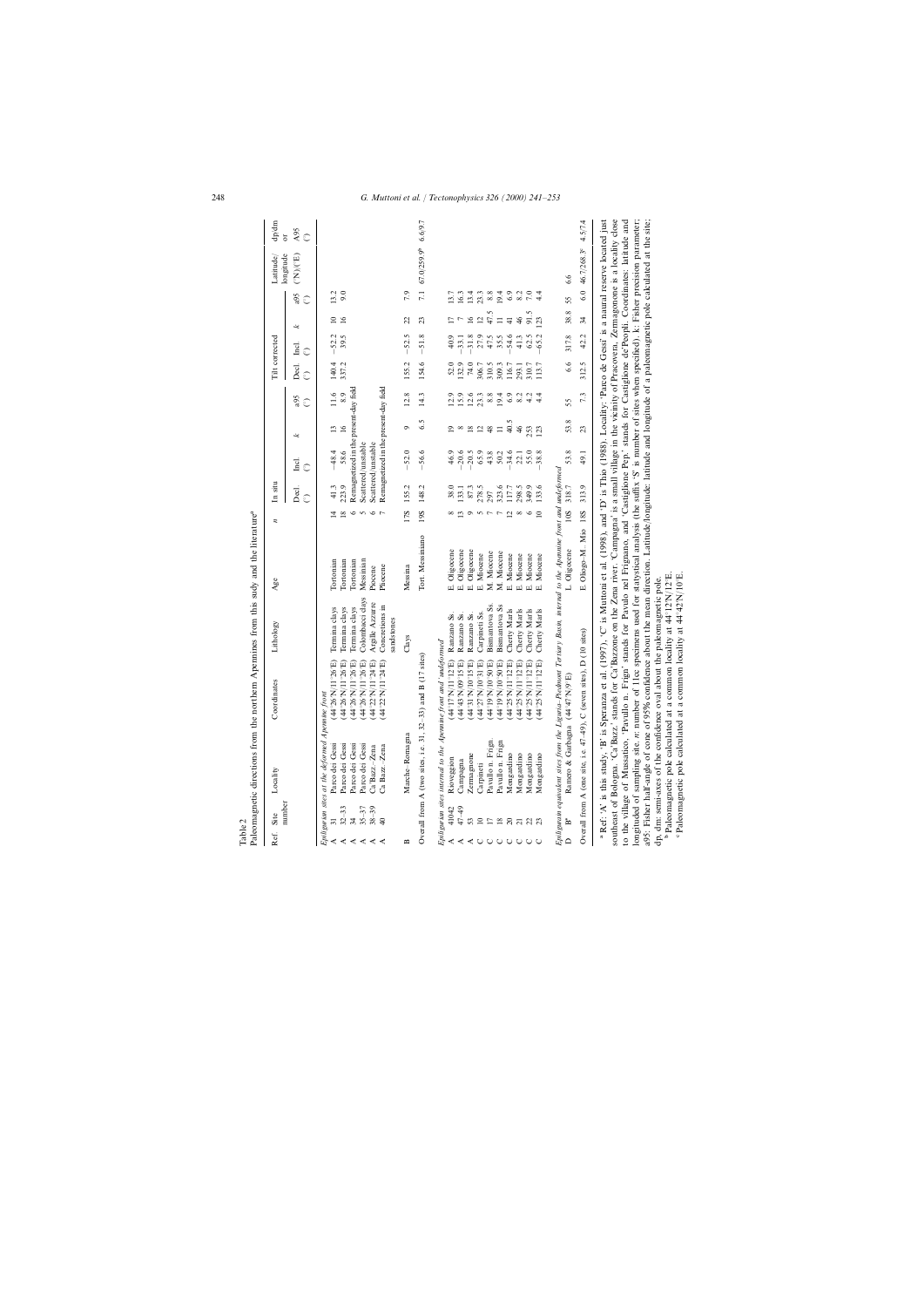analysis was applied to determine the component ment. In the Umbria-Marche Adriatic units underdirections of NRM (Kirschvink, 1980), chosen by lying the Ligurian allochthon (Fig. 1c), the thrust inspection of vector end-point demagnetization dia- fronts are also mainly linear and trending parallel grams (Zijderveld et al., 1967). Site mean directions to the Apennine front, as suggested by the spatial were determined using standard Fisher statistics. distribution of the Miocene foredeep depocentres.

(i.e. sites 32 and 33 combined) are characterized by linearity of the front occurred, as testified by the an average NRM intensity of  $0.87 \text{ mA/m}$ . After formation of small-scale arc-shaped thrust fronts removal of an occasional present-day field compo- buried under the Po Plain sediments. Therefore, nent in the 0–5 to 10 mT range, a bipolar characteristic remanent magnetization (ChRM) oriented NE and up or SW and down in geographic coordinates was isolated up to a maximum of 70 mT (Fig. 3a). Upon application of the bedding tilt, the ChRM directions become SE and up (NW and down) (Fig. 4a, Table 2). Other clay samples of Tortonian, Messinian and Pliocene age from sites 34, 35–37 combined and 38–39 combined, respectively, as well as the Pliocene sandstones at site 40, with NRM intensities normally comprised between 0.71 and 66 mA/m, were discarded because the paleomagnetic components were either remagnetized in the present-day field direction (Fig. 4b) or were unstable or scattered (Fig. 4c). The older Epiligurian site 47–49 combined and site 53, comprising the Ranzano Sandstones of Early Oligocene age, are characterized by an average NRM intensity of 250 mA/m. AF demagnetization revealed the occurrence of a characteristic magnetization component oriented E or SE and up in geographic and tiltcorrected coordinates (Figs. 3b and 4d; Table 2). Finally, site 41–42 combined, sampled in the Early Oligocene Ranzano Sandstones at Rioveggio (Fig. 1), with an average NRM intensity of 520 mA/m, yielded a characteristic component of magnetization-oriented NE and down (i.e. rotated clockwise) in both geographic and tilt-corrected coordinates (Fig. 4e, Table 2).

fold trend (Fig. 1a), suggesting substantial tectonic directions from (a) and (b).

to progressive AF demagnetization. A least-squares coherence during Ligurian thrust sheets emplace-The Tortonian clays at site 31 and site 32–33 It is only in the Pliocene that local deviations from



**6. Paleomagnetic regional mean directions and** Fig. 5. Equal-area projections before and after bedding correc-<br> **paleopoles** tion of the characteristic component site-mean directions from tion of the characteristic component site-mean directions from the Tortonian–Messinian sites located at the Apennine chain The litologies sampled come from the frontal<br>portions of the<br>northern Apennines, which are<br>characterized by a generally linear NW-SE thrust-<br>to the lower hemisphere (c) Comparison of the overall mean to the lower hemisphere. (c) Comparison of the overall mean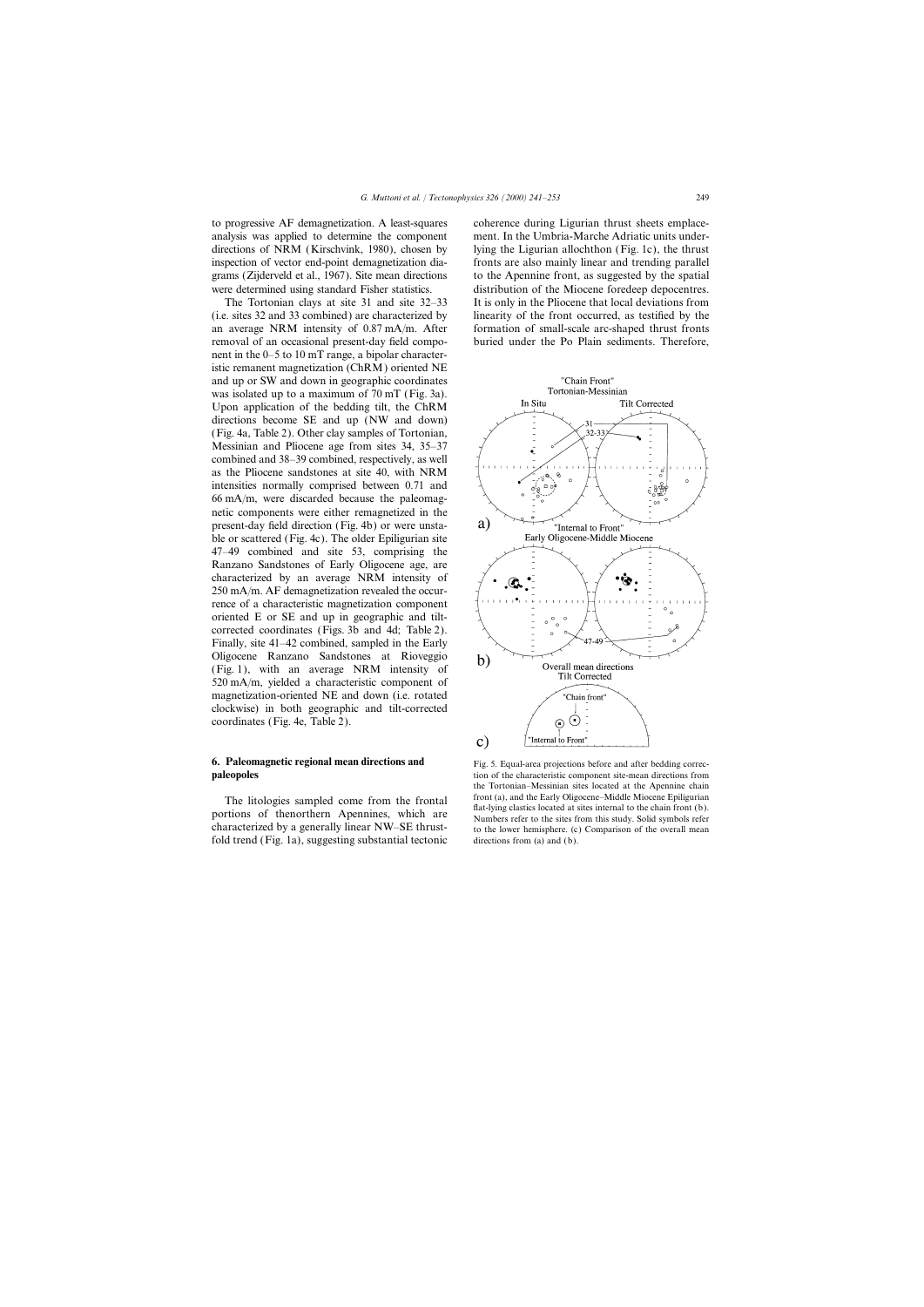

Fig. 6. Late Miocene Apennine Chain Front-paleomagnetic pole (solid cross) and the Early Oligocene–Middle Miocene paleopole from the Epiligurian flat-lying units internal to the front (solid square, position 'A') are compared with the apparent polar wander paths of Africa (open circles, Besse and Courtillot, 1991), and Corsica–Sardinia (open squares, Muttoni et al., 1998). The Early Oligocene–Middle Miocene Internal to Front-paleopole, when restored for the 28° Pliocene chain front rotation (solid square, position 'B'), falls close to the Late Oligocene–Early Miocene Corsica–Sardinia paleopole. See text for discussion.

the deformation that affected the Epiligurian sedi- stratigraphic relationships. This allows us to calcuments during the emplacement of the Ligurian late overall paleomagnetic mean directions from allochthon did not generally disrupt the original site-mean directions from this study and the litera-

Fig. 7. Schematic reconstruction of the western Mediterranean area for the Oligocene–Miocene Corsica–Sardinia rotation phase (a) and the Late Miocene–Pliocene Tyrrhenian-opening phase (b). The positions of Africa and Europe relative to fixed North America are based on Euler poles derived from Central Atlantic marine magnetic anomalies 6 and 5, respectively (Dewey et al., 1989).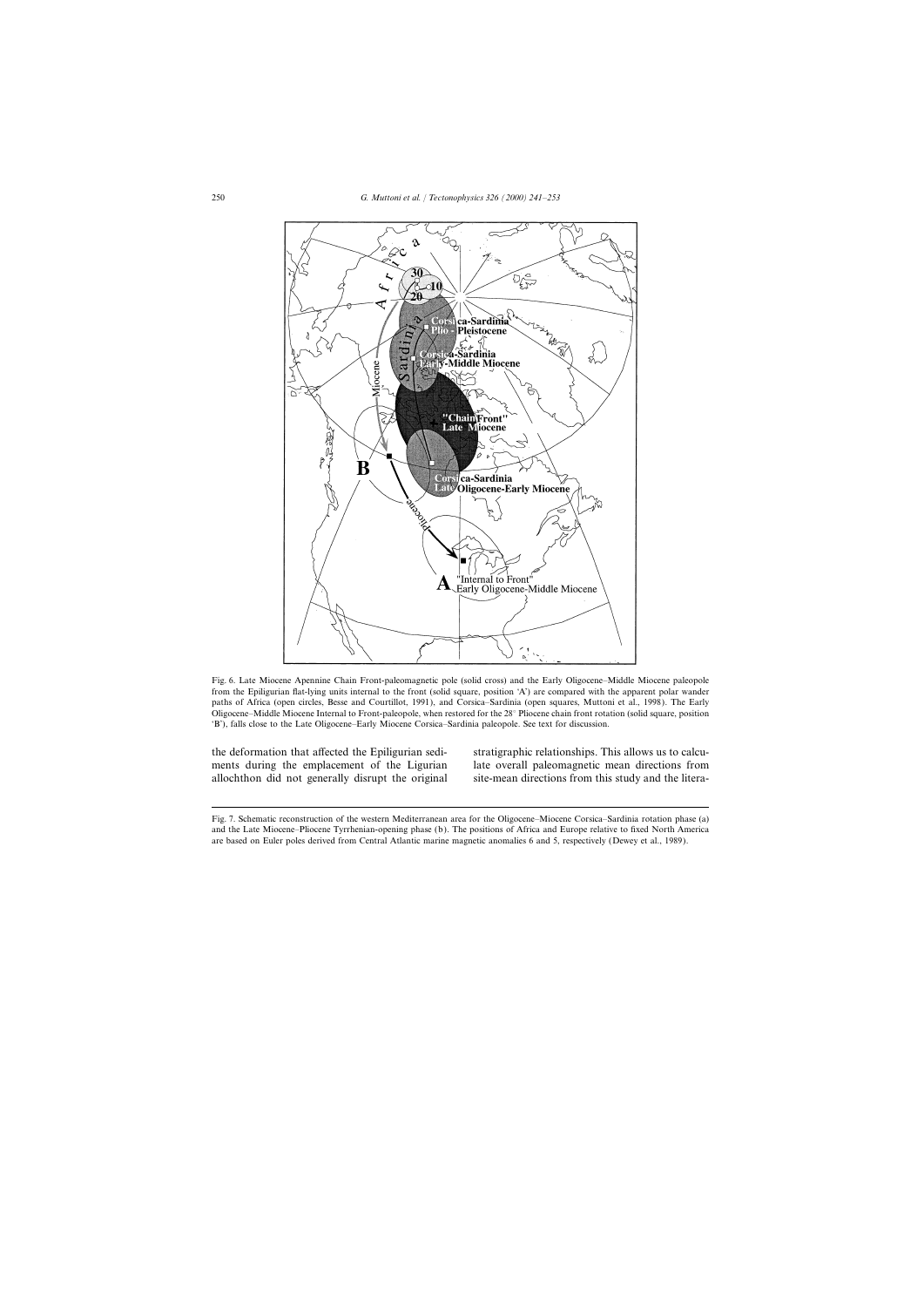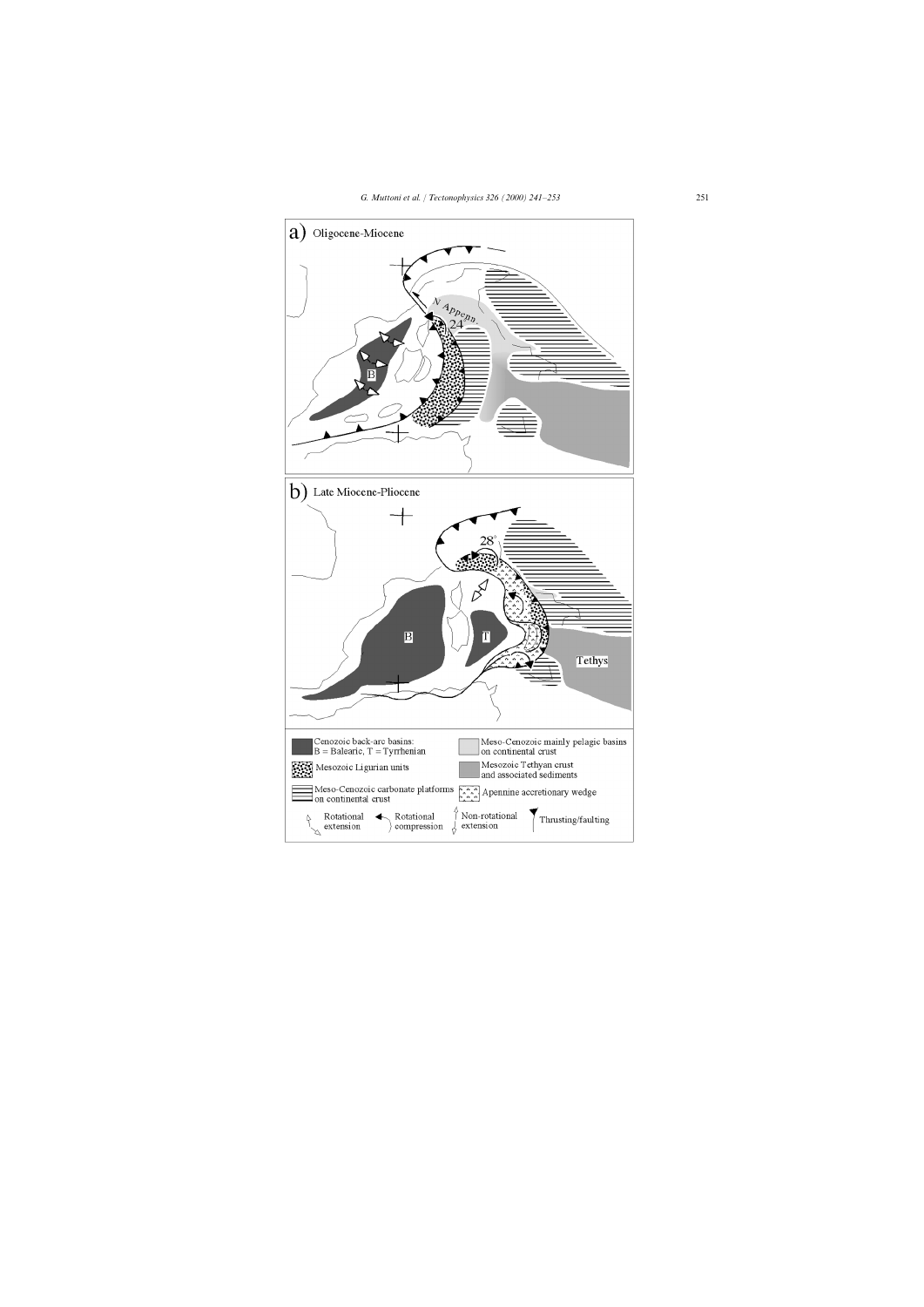ture that we consider representative of the regional **7. Discussion and conclusions** thrust-fold trend of the frontal portions of the northern Apennines. We exclude from calculation The Early Oligocene–Middle Miocene Internal site 41–42 combined and site 53. These sites were to Front-paleopole falls close to, yet displaced likely affected by local deformation related to counterclockwise with respect to, the Late likely affected by local deformation related to counterclockwise with respect to, the Late tectonic structures oriented transversal to the Oligocene–Early Miocene Corsica–Sardinia paleotectonic structures oriented transversal to the Oligocene–Early Miocene Corsica–Sardinia paleo-<br>regional NW–SE Apennine trend, as reported pole of Muttoni et al. (1998) (Fig. 6). We propose regional NW–SE Apennine trend, as reported pole of Muttoni et al. (1998) (Fig. 6). We propose along the Setta river close to site 41–42 (Panini, that this offset can be associated with the Pliocene 1994; Bertolini and Pizziolo, 1997; Camporesi and tectonics at the chain front. By subtracting the Pizziolo, 1997) and in the Vetto syncline area at annoximately  $28^\circ$  counterclockwise rotation of Pizziolo, 1997) and in the Vetto syncline area at approximately 28° counterclockwise rotation of site 53 (Papani et al., 1987; Denardo et al., 1992), the Tortonian-Messinian Chain Front-paleopole

site 53 (Papani et al., 1987; Denardo et al., 1992),<br>the Tortonian-Messinian Chain Front-paleopole<br>survere the bedding strike is also nearly perpendicu-<br>to the Erary Oligocene-Middel Miccoce Internal<br>for the Terotian-Messi

Pliocene frontal deformation, is upgraded from above a main boundary thrust onto the Adria/Africa<br>Muttoni et al. (1998) with sites 47–49 combined margin (Fig. 7a). The remaining 28° of the total

paleomagnetic poles in tilt-corrected coordinates which might have (re)activated thrust planes in the paleon of the Tortonian-Messinian sites at the Apennine Umbria-Marche succession below the Ligurian of the Tortonian–Messinian sites at the Apennine<br>
front and the Early Oligocene–Middle Miocene<br>
wedge (Fig. 1c). The Pliocene rotational compresfront and the Early Oligocene–Middle Miocene to the Africa reference paleopoles (Besse and Chain Front-paleopole). The Early Oligocene– Internal to the Front-paleopole in position A). located in the Adriatic foreland. Alternatively, the

that this offset can be associated with the Pliocene

Francem et al. (1998) with steel to 13 come metal contained to the Pliocene frontal defor-<br>from this study (Table 2).<br>The overall mean directions and the associated mation of the Tyrrhenian-tectonic phase (Fig. 7b) The overall mean directions and the associated mation of the Tyrrhenian-tectonic phase (Fig. 7b)<br>leomagnetic poles in tilt-corrected coordinates which might have (re)activated thrust planes in the sites internal to the front are statistically different sion along the Apennine front was accompanied<br>(Fig. 5c. Table 2) The Tortonian–Messinian along the Tyrrhenian margin by non-rotational (Fig. 5c, Table 2). The Tortonian–Messinian along the Tyrrhenian margin by non-rotational paleopole is rotated counterclockwise with respect extension associated with the Tyrrhenian sea opening paleopole is rotated counterclockwise with respect extension associated with the Tyrrhenian sea opening<br>to the Africa reference paleopoles (Besse and (Speranza et al., 1997 and references therein) Courtillot, 1991) by about  $28(\pm 9.5)^\circ$  (Fig. 6, (Fig. 1b, area 5; Fig. 7b). The rotations associated Chain Front-paleopole). The Early Oligocene- with the Tyrrhenian-tectonic phase were explained Middle Miocene paleopole is rotated with respect by Argnani and Frugoni (1997) as being due to to coeval Africa poles by about  $52(\pm 7)^\circ$  (Fig. 6, oblique collision of thrust fronts against an obstacle